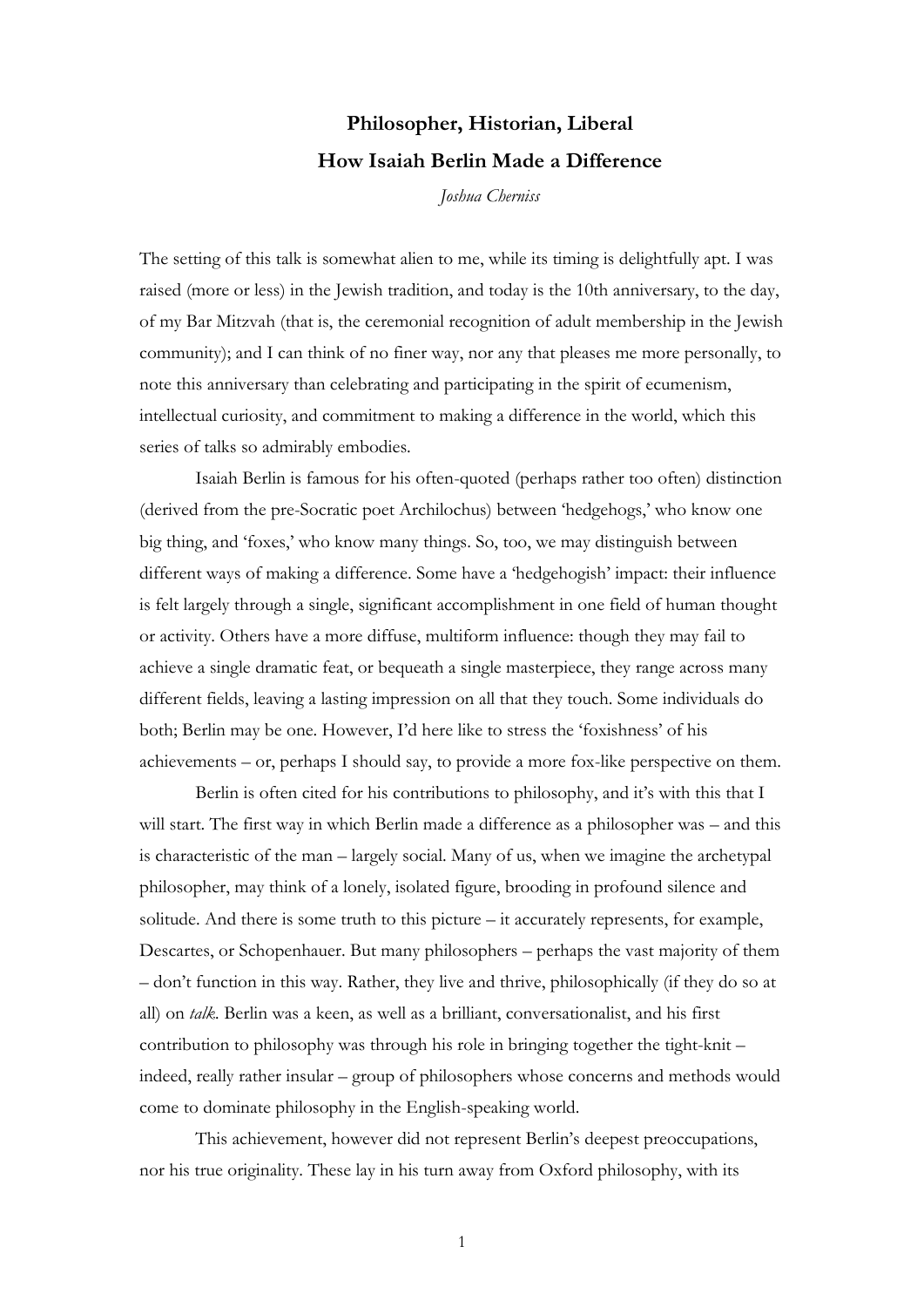analytical rigor, fixation on linguistic problems, and aspiration to technical mastery. Berlin was fascinated by intellectual psychology– what people believed, how they came to believe it, how their beliefs shaped their characters and actions, and, through those actions, history. He wanted to know something about human life, to learn something about his fellow men. He left the beautifully terraced but enclosed house of philosophy, because he didn't want to spend his life pursuing endless, somewhat ethereal puzzles, 'in wand'ring mazes lost'.

And so Berlin turned to the history of ideas, which he pursued in his own, unique, fashion. He tended to focus on individuals, while also making sweeping claims about overarching themes of Western thought. He was less interested in the logical coherence of a thinker's ideas than in the roots of those ideas in that thinker's engagement either with other thinkers, or with contemporary problems; and he was less interested in these antecedents than in a thinker's central animating vision. His work combined tremendous erudition with broad brush strokes; the interpretations were original, the presentation striking; but the quotations weren't always exact, the evidence wasn't always carefully marshalled or visibly deployed, and while Berlin excelled in doing long-denied justice to obscure thinkers, when he came to treat well-known giants he often faltered. His essays on Herzen and Hamann have withstood the test of time; his treatments of Rousseau and Hegel, while hardly without merit, seem dated.

Nevertheless, Berlin made a significant difference in the world of scholarship. He did so, first, as an exponent of the history of ideas, whose essays and lectures evoked interest and provoked thought in this previously fallow field. Before Berlin there had been at most a handful of British historians of ideas; now there is a glut of them, and many around the world have first come to this area through his enlivening influence. He also re-defined the scope of intellectual history, by drawing attention to formerly littleknown thinkers, thus encouraging the enlargement of the practice of intellectual history by moving beyond the study of a small cadre of canonical figures.

Berlin's essays in the history of ideas also make a difference by enlarging our understanding, both of thinkers of other times and worlds, and of our own world and selves. Berlin was concerned, not only with the reconstruction and evocation of other mental worlds, but also with expanding and enriching our self-understanding, tracing the intellectual paths through which we have come to think as we do and, therefore, to be as we are. Finally, he brought to his historical writings a frame of cultural reference and sweeping imagination that were, and remain, rare in the English-speaking world,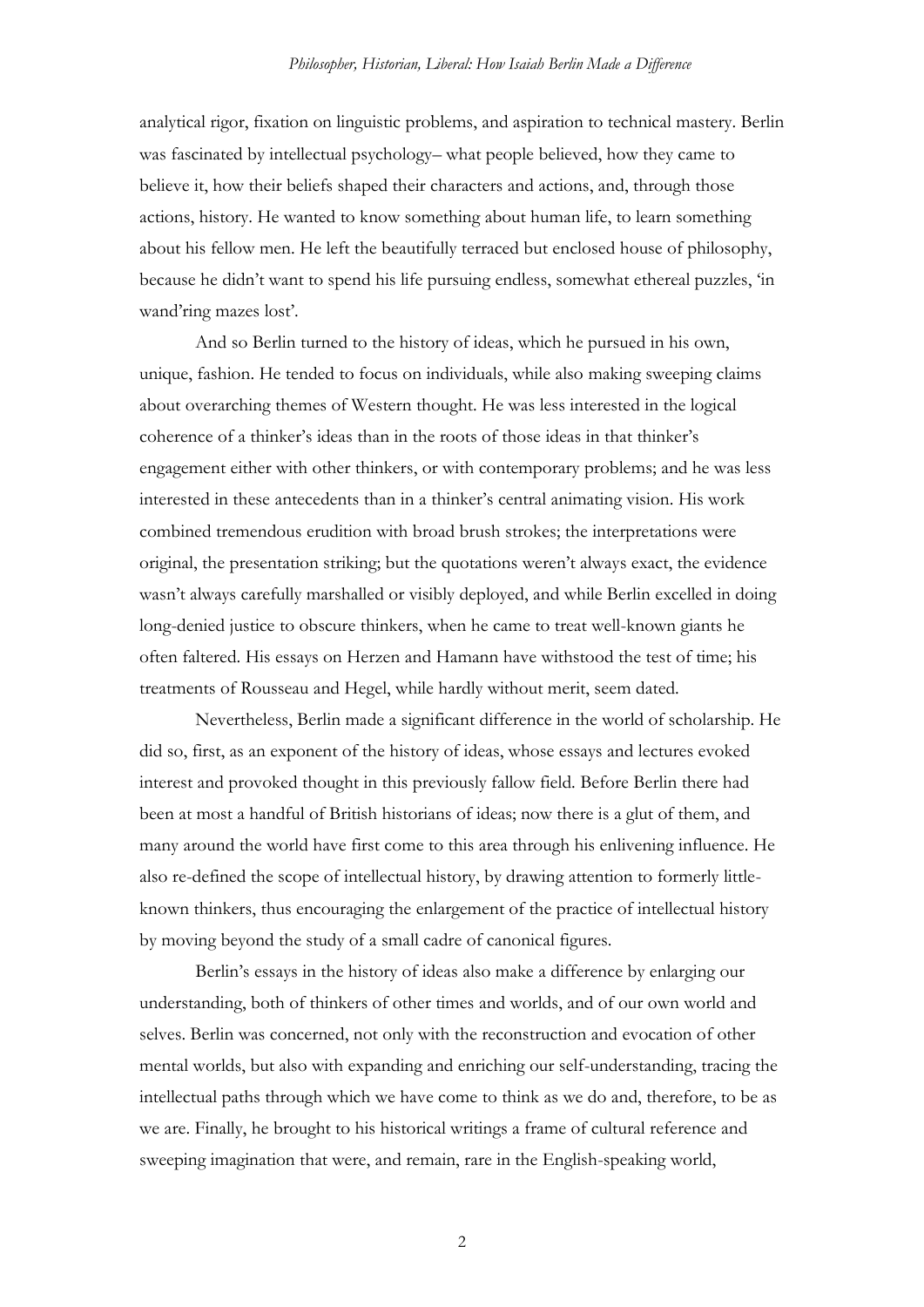combining them with a lucid and humane sense of human reality which in his time was often in low-regard – and short supply – outside of it. His work thus represents a cultural synthesis which has been achieved by only a rare few.

While Berlin helped to import and enlarge the history of ideas, he did much to revitalise the well-established fields of political and moral philosophy. The first important way in which Berlin made a difference to these fields was to link them together. At a time when those who studied politics were excessively concerned with the study of political behaviour, Berlin insisted that politics is about purposes as well as processes, and that human beings are characterised not just by their behaviour, but by the thoughts, the visions and feelings, behind that behaviour. In the 1950s many were asking whether political theory could still exist; Berlin was one of a small number of figures who kept alive and nourished political theory, setting the stage for its resurgence in the 1970s.

This resurgence in many ways pursued a course very different from Berlin's; but there was one way in which it followed his lead. This was to view political philosophy as the application of moral philosophy to public life. Berlin always insisted on the centrality of moral issues and concerns to political life (which is perhaps why he was not greatly engaged with the nitty-gritty of politics, which so seldom have anything to do with morality), and perhaps his most striking achievement was really as a moral philosopher. This was the development of the idea of value pluralism.

I don't want to spend too much time elucidating the content of Berlin's pluralism – a large task which can and has been undertaken by others, and done far better than I can do here. So, very briefly: pluralism is a theory about the nature of human values. It holds that human beings pursue a number of different values, which are defined by who and what we are; and in turn we are defined by the values we pursue, and which we feel bound to and by. We like to believe that these values are compatible – that all good things go together; indeed, that goodness involves the harmonious achievement of all that we value – this is what we mean by perfection. But this cannot be. Our values come into conflict by their very nature. Equality is a real value, as are order, security, amity among human beings – but pursue any of them too consistently to their conclusions, and liberty must be sacrificed, sometimes horribly so. Justice is certainly a value; but uphold only what is fully just all the time and who of us would escape whipping? Mercy, too, is necessary – but it may require a suspension of the strict demands of absolute justice. And so on. Furthermore, Berlin held that no value is paramount; there is no permanent set of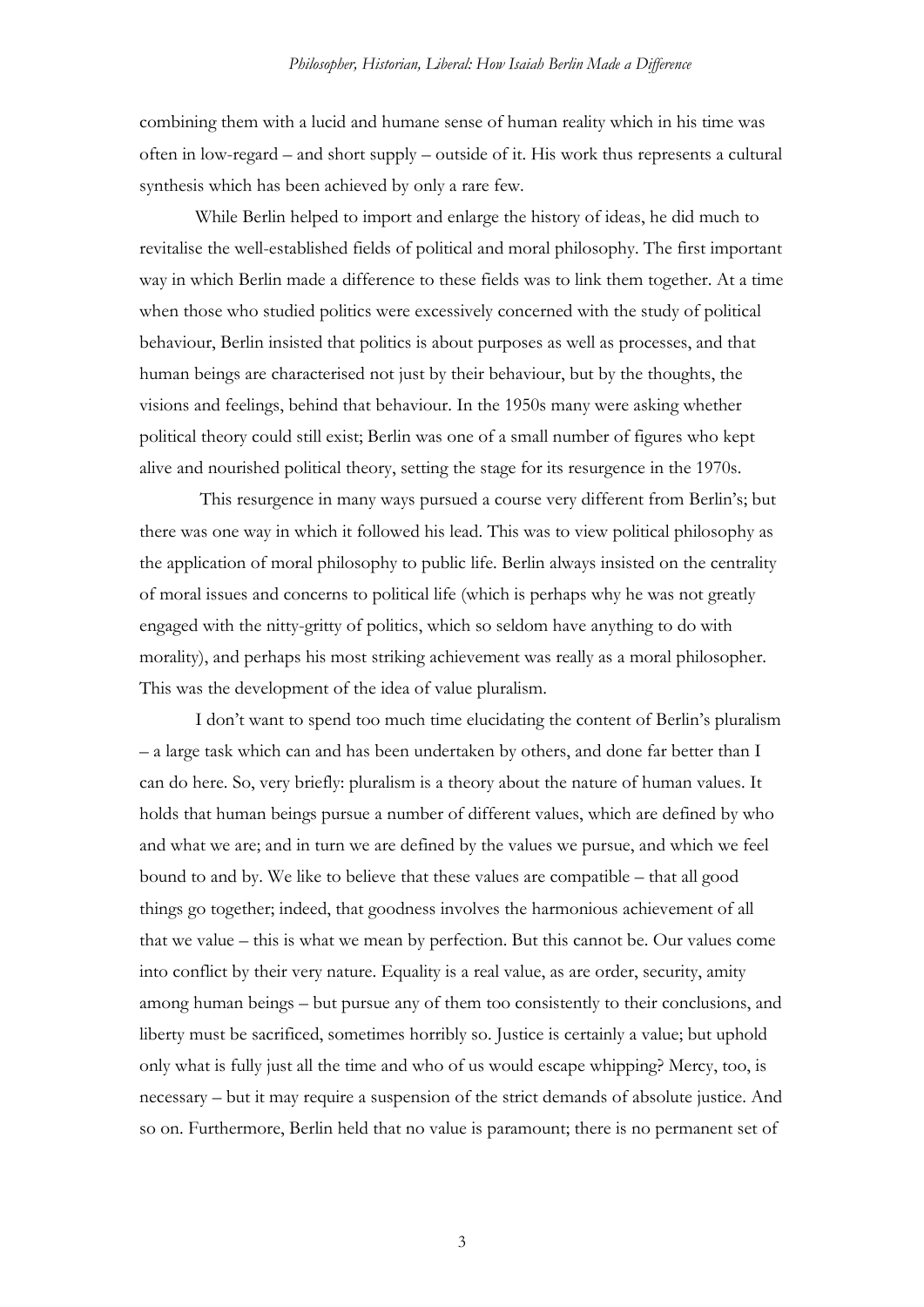priorities to guide us, no single, ultimate measure or scheme by which to rank values or resolve the conflicts between them.

So what difference does pluralism make? Rather a big one. In the realm of moral philosophy, accepting it means rejecting utilitarianism's belief in the greatest happiness of the greatest number as the governing principle of morality and policy, Kant's belief in a single, rational, consistent morality of duty, Platonism's picture of a harmonious and eternal moral hierarchy, and the belief in the progressive (though not necessarily peaceful) movement of history towards the solution of the great dilemmas of human life that we find in the thought of Hegel and Marx. On the political level, it leads to a rejection of utopianism, and an acceptance of imperfection and the necessity of compromise. It also supports toleration – a far deeper, more serious toleration than that advocated by many other thinkers. For them toleration is either a necessity – people will tend to disagree, and, vexing as this is, its better to leave well enough alone – or a means to another end, conducing to progress through intellectual competition (what people mean when they use the now somewhat shopworn phrase 'the marketplace of ideas'). But, from Berlin's perspective, toleration is a moral rather than a practical necessity, and is justified in itself rather than for what it eventually achieves. Toleration follows from the recognition that, while there is a difference between right and wrong, there is no monopoly on right, no one right or superior way of life or set of beliefs. It is important to have a variety of different, often quite disparate, ways of life and points of view, because only then can the full range of human values be represented and respected, only then can the multifarious potentialities and needs of human nature be developed and satisfied.

Pluralism can also make a difference in the way we live as individuals. It can enlarge our understanding, helping us to better appreciate others. It does not mean adopting a position of moral laziness. On the contrary: to accept pluralism means pursuing a morally rigorous course. It demands that we make an effort to understand others very different from us, and that we recognise our own limitations. It also means accepting imperfection, frustration, sacrifice and loss as ineradicable parts of moral life, indeed as part of what it means to be human.

(Before leaving the subject of pluralism, I'd like to clear up one common misperception about it: that it is basically relativism in fancy dress. This is neither true nor fair. We might argue about the meaning of relativism; but, at the least, let us say that the relativist denies that there are any standards of right or wrong that transcend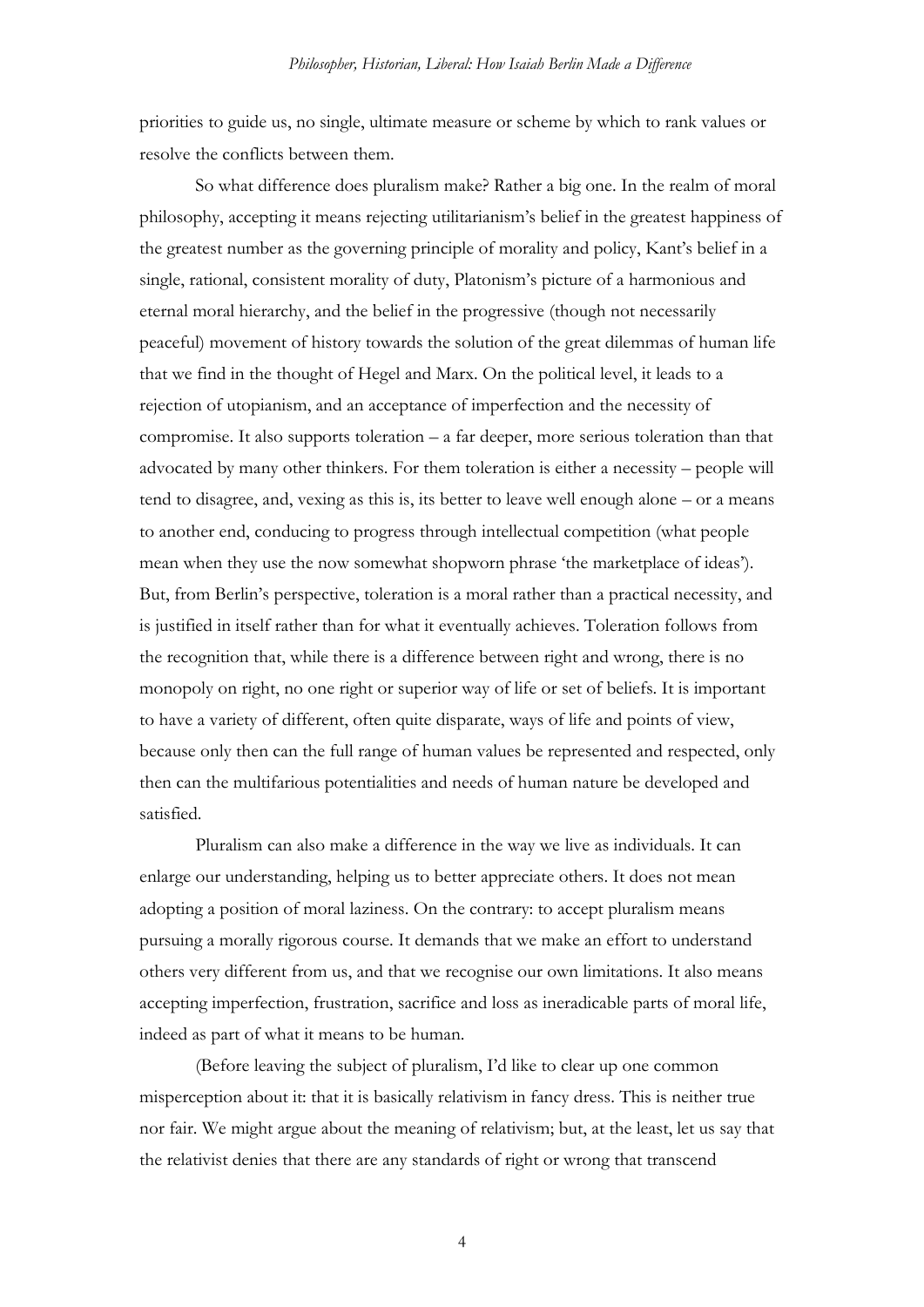particular situations or practices. Everything derives its goodness or badness from the context in which it occurs, because it is awarded value or opprobrium by particular people, or because it conduces to or prevents the achievement of a desirable goal. Relativism in Berlin's account also asserts that understanding and agreement across borders is impossible. Truth is different on the other side of the Alps, and we can never see the world as people see it there.

Berlin's pluralism rejects both of these claims. One of the main points of Berlin's pluralism is that we *can* understand others who pursue courses different from, and incompatible with, our own. There are common human values, because there is a common human nature – a nature that is complicated and varied, but which we do share. Berlin would, I think, have assented to Montaigne's wonderful comparison of human nature to the human face: each face is different from every other face, and yet it is not wholly different – otherwise it would cease to be recognisable as a face. No two human beings are alike – we are all unique – but we can also recognise one another as fellow human beings, sharing some inner experiences as well as outer resemblances.

Berlin's pluralism is also distinct from relativism in that it holds that values are absolute – though absolute in a rather particular sense. He means by this that values are ends in themselves – they are things that human beings pursue, not for the sake of something else, but because the values are inherently good. Liberty may be desirable in leading to prosperity or discovery; but it is ultimately a value because it is simply good to be free. So, too, some things are wrong by their nature, even if they are necessary in a particular situation. The resort to violence may sometimes be necessary to stave off worse evils; but it is always evil. This, again, relates to Berlin's recognition of the tragic nature of conflicts between equally valid goals and demands. If values were not in some way binding on us, if they were not inherently compelling, if they did not make claims by their very nature which can't be ignored or gainsaid, then agonising moral conflict and sacrifice and loss would not occur. But, for Berlin, these experiences were not only real, but, as I've said, central to what it is to be human.)

I should now like to turn to pursuing the political facet of Berlin's work more fully.

Berlin generally avoided direct political involvement (despite close ties to adherents of the New Deal, architects of Cold War liberalism, intimates of President Kennedy's Camelot, and the Israeli peace movement). Indeed, early on in his career he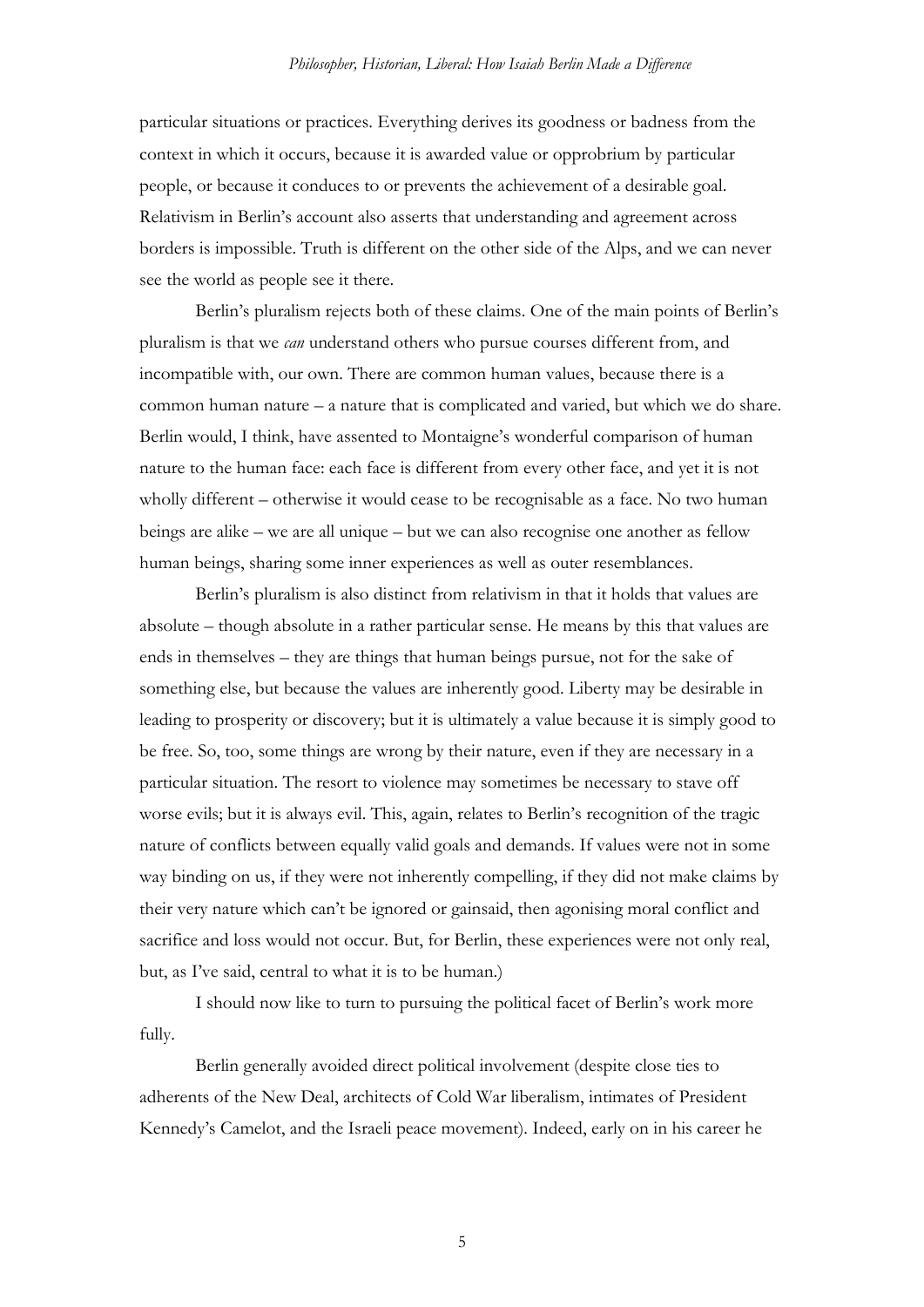remarked that he wasn't a very *political* thinker at all.<sup>1</sup> Nevertheless, Berlin in fact *was* a *very* political thinker, if we think of politics as involving the conflict between different conceptions of what human beings are and, therefore, what they should do and how they ought to do it. While he was never cut out for the role of party apologist – much less that of policy maker – his political impact was not negligible.

Berlin made a difference politically by defending liberalism – and, in the process of defending it, redefining it. The formative experiences of Berlin's life – the Russian Revolution, the 1930s, and his visit to the Soviet Union shortly before the Cold War – were occasions on which Berlin saw liberal values gravely challenged and fiercely assaulted. In response he sought to develop and expound a conception of liberalism that would be at once humbler and stronger.

Many liberals in the early 20th century had high hopes for society and a high opinion of human nature; but Berlin reacted strongly against perfectionism, insisting that liberalism draws its strength and justification from its ability to deal with – its appropriateness in dealing with – the necessary imperfection, confusion, messiness, conflict and indeed tragedy of life. Berlin's liberalism was suspicious of overly ambitious schemes for improvement, not out of a complacent belief that the present order is the best of all possible worlds, but out of a respect for human diversity and eccentricity, and an awareness of human limitations. At the same time, Berlin didn't give up on the core liberal dream: that human beings can live in freedom, can think and choose for themselves, without committing collective suicide; and that laws and policies and institutions could be just, and needn't be onerously oppressive or gratuitously venal or intolerably cruel. These goals are modest and moderate when placed beside the dreams of visionaries and the claims of extremists. Yet, as Berlin reminded us, even these seemingly basic goals go well beyond the reality of most of human history, and are all the more worth striving for as a result.

Berlin was sharply aware of this because his liberalism was historical and empiricist. His commitment to a particular sort of liberalism grew out of his reflection on a broad span of history, and especially the political dreams and disasters of the last two centuries. While many political theorists debated abstract conceptions of rights, the meaning of political terms, and the content of a generic human nature, Berlin moved beyond the vacuum of theoretical construction, in favour of a rediscovery and exploration of lived human experience.

<sup>&</sup>lt;sup>1</sup> IB, letter to Mendel Berlin, 1930s.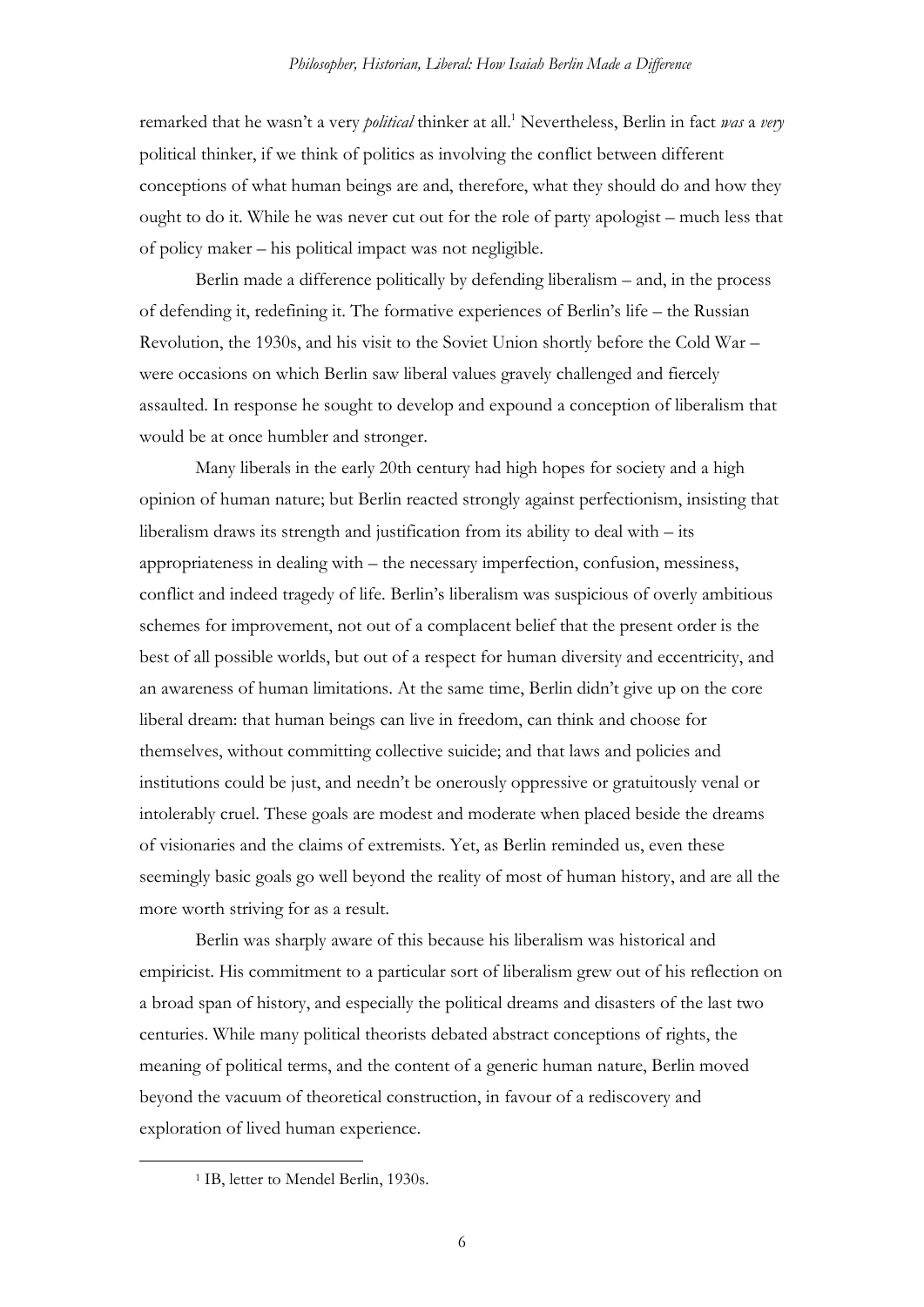Another the distinctive feature of Berlin's liberalism, which is I think particularly characteristic and significant, is that it is *humanistic*. The 20th century saw not only the massive destruction of human life, but also what Berlin once referred to as the 'degradation of human personality that we have witnessed in our time.'<sup>2</sup> Berlin was, not surprisingly, deeply affected by, and reacted strongly against, the horrors of his day. But he did not confine himself to condemning the obviously evil exploits of Nazism and Communism. His critique went beyond that, with farther reaching implications.

Berlin was concerned with dehumanisation, with the denial of humanity in the name of, and sacrifice of human beings to, ideological idols. Indeed, I would suggest that much of Berlin's work is best read as a sustained attack on the tendency to ignore the humanity of others by those who are besotted with and blinded by abstractions, to which they bring their own consciences and critical faculties, and the feelings and sometimes lives of others, as tributary sacrifices.

Berlin was certainly not alone in attacking either violations of human rights, or the failure of philosophy to do justice to the complexity of human nature. Or, perhaps, one might better say human character, more than human nature. For while Berlin did believe that there was such a thing as a common human nature, he was far less engaged, for most of his life, with delineating its rather broad ligaments, than with understanding and appreciating the unique personalities of individuals. And this was part and parcel of what set Berlin apart: while many other thinkers also argued that human thought must be freed from its imprisonment in mazes of abstractions, they themselves very often sought to recapture real life in abstract and depersonalised ways. Their style of writing – and, even more, their entire mode of thinking – belied their claims to dispel philosophical fantasy and reveal the reality of human experience. The result might be (and has been) described as bad poetry, in which metaphorical and metaphysical entities clash by night. Not so Berlin, for whom concrete human experience and particular human beings always remained paramount. There may be vague definitions of terms or convoluted arguments in Berlin's essays, but there is never an insensitive or unseeing description of character, nor an unconvincing and hollow account of human feeling.

Thus, while many other thinkers were declaring that the self did not really exist, Berlin was looking about him, noting the travails and triumphs of individual selves, all of whom were very much real. Thus, as many political philosophers squabble about the

<sup>2</sup> 'European Unity and its Vicissitudes', in Berlin, *The Crooked Timber of Humanity*, ed. Henry Hardy (London: John Murray, 1992), p. 205.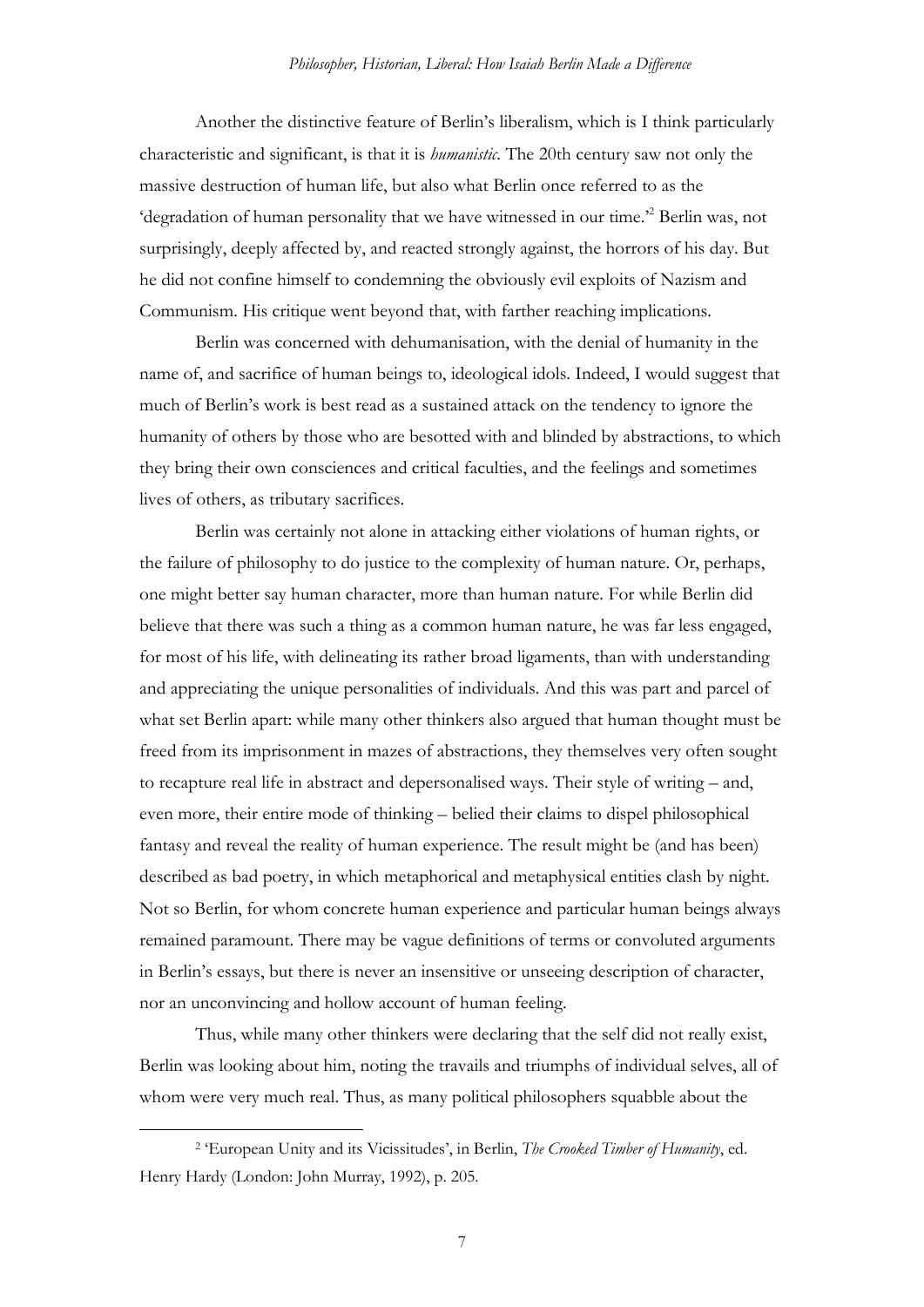competing claims of depersonalised individuals and illusory communities; as many philosophers either ignore human beings in favour of logical and linguistic puzzles, or gleefully do their best to make it impossible to discuss or comprehend human experience at all; and as governments and global conglomerates focus on considerations of costbenefit analysis, and speak the language of managerial control – in short, as individual human beings are again and again misunderstood or neglected or ignored or cramped or oppressed in the name of fictions that are supposedly larger and more important than they, but which are not, which are rarely worth one drop of real human blood or one cry of real human pain – in the face of all this, Berlin continues to speak to us as a vital, penetrating, and all too rare voice.

But this is claiming quite a bit for Berlin – perhaps too much (he would certainly have said so!) And so, taking Berlin's insistence on attending to the particular, the personal, the recognisably human, let us turn our gaze from this lofty, rather melodramatic, prospect, to a more immediate object. Berlin may have made a great difference to the world; he certainly made a great deal of difference in his own world – and his world was centred on this city, Oxford. Berlin inspired generations of students with his oratorical brilliance, personal charisma, and passion for ideas. He did much, by his personal example and behaviour, to make Oxford more open and welcoming to foreigners, and foreigners to feel more at home here. Finally, his work in founding Wolfson must be mentioned, though I cannot do it justice here. But visit Wolfson, witness its friendliness and openness, its lack of pretence and snobbery and cruelty, its commitment to advancing and supporting learning, as well as the magnificence of its surroundings – and you'll see before you how Berlin made a tangible and enduring difference.

Ultimately the difference that Berlin made was due to, and defined by, who he was. As an anonymous evaluator of the application by the Bodleian for funding to catalogue the Berlin archive wrote, '[Berlin] was internationally significant not only for his own achievements as philosopher, intellectual, teacher, writer and public figure, but also because he moved in so many different circles, corresponded with so many of the leading figures of his day, participated in so many momentous political and cultural events, was a beloved friend and mentor to so many others ...<sup>3</sup> I think that covers most of it, and captures it nicely. (So much so, indeed, that it occurs to me that this talk has

<sup>3</sup> Unnamed evaluator of the application by the Bodleian Library, Oxford, for funding to catalogue the Berlin Papers.